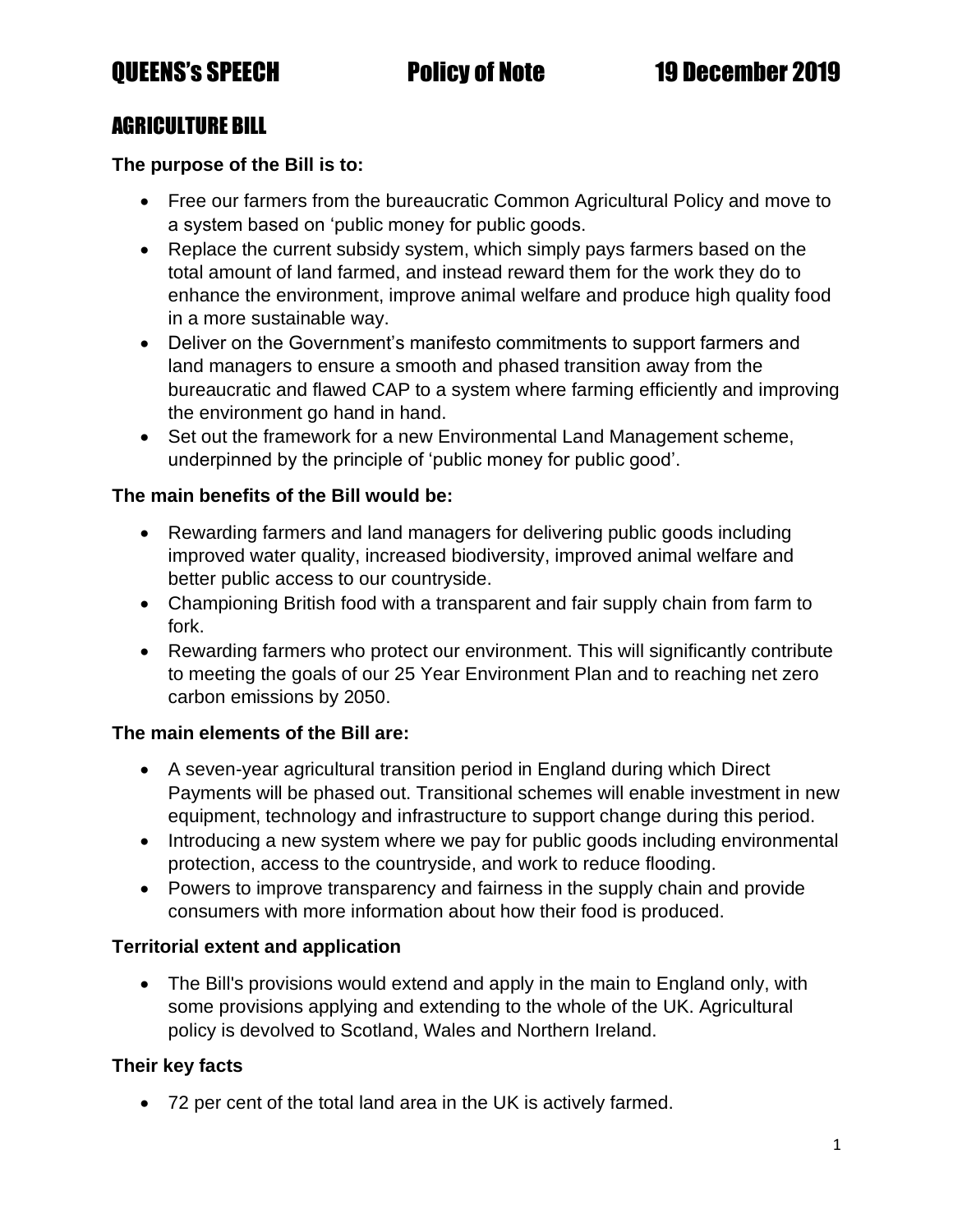- Agriculture contributes around £8.6 billion to the UK economy and employs 1.5 per cent of the workforce.
- The Bill will free the UK from the restrictions of the EU CAP after almost 50 years.
- CAP has impeded productivity and stifled innovation in the farming sector, and failed to protect the environment. For example, agriculture currently contributes more than 88 per cent of UK ammonia emissions and farmland bird numbers have declined by 54 per cent since 1970.
- Agri-environment schemes have demonstrated good value for money (delivering £4 for every £1 spent).
- The Government have received over 100 tests and trials proposals for the first phase of the trials of the new Environmental Land Management scheme, and over 200 for the second phase. The Government is taking 44 forward in the first phase – these will help us to test critical elements of the new scheme.

------------------------------------------------------------------------------------------------------------------------------------------

# FISHERIES BILL

**The purpose of the Bill is to:** 

- Deliver on the Government's manifesto commitments to fishing sustainably, safeguarding our precious marine resources and ecosystem for current and future generations.
- Enshrine in primary legislation the powers to take back control of our waters by the end of the Implementation Period, develop plans to restore fish stocks to sustainable levels (known technically as Maximum Sustainable Yield) and to more effectively manage our fisheries in the longer term.
- Provide powers for the Devolved Administrations to manage their fisheries in the way that works for them and their industries. The main benefits of the Bill would be:
	- o Providing the legal framework for the UK to operate as an independent coastal state after Brexit, no longer bound by the Common Fisheries Policy.
	- o Enabling a better deal for our fishers and the marine environment through a new sustainable fisheries policy after Brexit.

### **The main elements of the Bill are**:

- Delivering on the manifesto commitment to establish legal commitments to fishing sustainably and the legal requirement for the plan to achieve maximum sustainable yield for each stock.
- Ensuring equal and fair access for English, Welsh, Scottish, and Northern Irish boats across UK waters.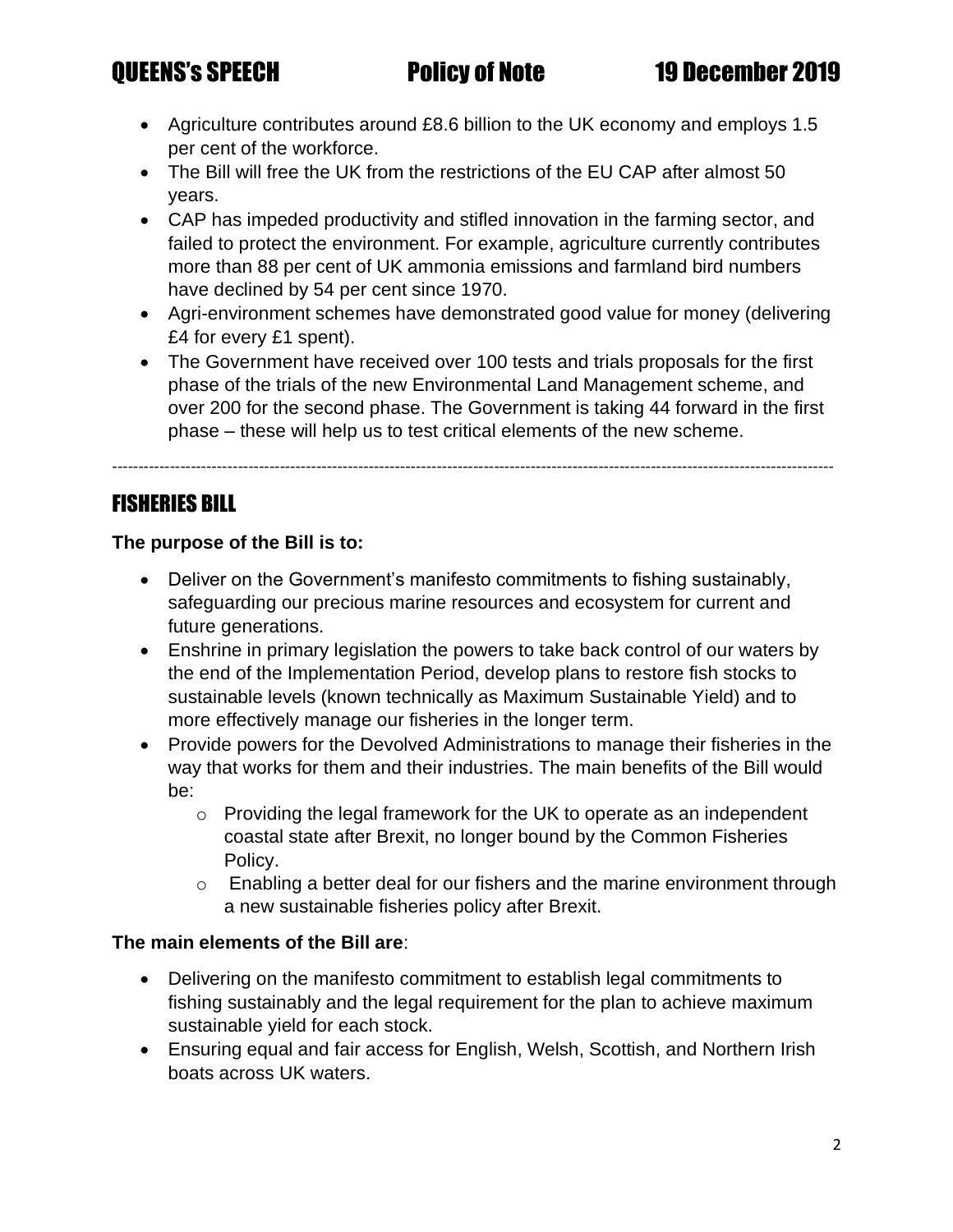- Providing powers to licence foreign vessels in UK waters, although they will have no automatic right to access.
- Creating powers to determine fishing opportunities (quota or days at sea) for the UK, so that we can move away from the unfair Common Fisheries Policy. These powers will enable us to preserve and seek to increase fish stocks.
- Powers to provide grants to fishermen to conserve, enhance and restore the marine and aquatic environment, and to regulate fishing in order to protect the marine environment.
- Powers to amend primary legislation (including retained EU law) to allow the UK to respond to scientific advice (for example, on fish stock levels); to maintain high standards of fish health, protecting our aquaculture industry and export markets; and to meet our international commitments relating to fisheries.

### **Territorial extent and application**

• The majority of the Bill's provisions would extend and apply to the whole of the UK. Fisheries policy is largely devolved to Scotland, Wales and Northern Ireland. Some of the Bill's provisions would extend and apply to England only.

## **Their key facts**

- The UK's seafood sector, including catching and processing employs around 33,000 people (including around 12,000 fishers) and contributes £1.5 billion to the UK economy. It is a key industry in some coastal communities. There are  $\sim$ 5000 fishers in England,  $\sim$ 5000 in Scotland,  $\sim$ 1200 in Wales and  $\sim$ 800 in Northern Ireland. In 2018, Scottish vessels accounted for 64 per cent of total landings (with English vessels accounting for 28 per cent).
- The UK has been at the forefront of pushing for more sustainable fishing, in part by advocating for reforms to Common Fisheries Policy regulations. More stocks than ever before were set at sustainable fishing levels in 2018. Leaving the Common Fisheries Policy will give the UK more flexibility to make further improvements.
- On average annually between 2012 and 2016, other EU Member States' vessels landed in the region of 749,000 tonnes of fish (£575 million revenue) caught in UK waters. UK vessels landed approximately 96,000 tonnes (£96 million revenue) caught in other Member States' waters per year in the same period.
- Worldwide, the UK exports around £1.9 billion worth of fish, and imports around £3.2 billion.
- The UK exports around £600 million worth of fish to non-EU countries and import over £2.1 billion from them.

------------------------------------------------------------------------------------------------------------------------------------------

# TRADE BILL

**The purpose of the Bill is to:**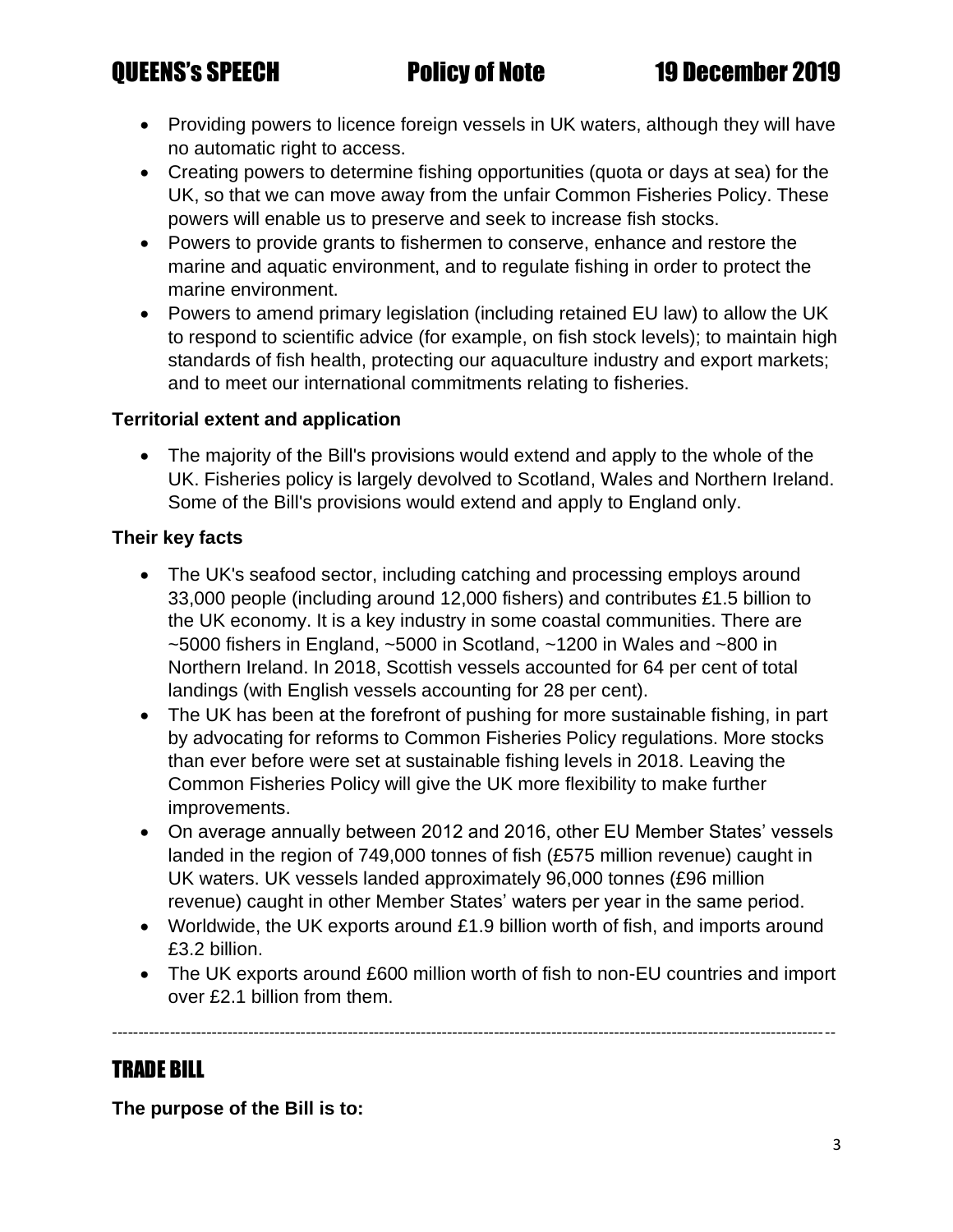- Make the most of new opportunities that come from having an independent trade policy after Brexit.
- The main benefits of the Bill would be:
	- $\circ$  Delivering the best international trading framework for the UK after Brexit by establishing in UK law the fundamental tools needed to do this.
	- o Ensuring that our trade policy reflects the needs and potential of the whole of the UK and helps to create a country that is more united and more outward looking than ever before.
	- $\circ$  Enhancing the UK's central role in driving positive global change through trade.

## **The main elements of the Bill are:**

- Creating powers so that the UK can transition trade agreements we are party to through our membership of the EU, ensuring continuity for businesses.
- Establishing a new independent UK body, to protect UK firms against injury caused by unfair trade practices and unforeseen surges in imports.
- Giving UK businesses continued access to £1.3 trillion per annum of procurement opportunities in 47 countries, by creating the powers for the UK to implement the World Trade Organization Agreement on Government Procurement.
- Ensuring the UK government has legal powers to gather and share trade information as evidence to support UK firms against surges in imports and unfair practices.

### **Territorial extent and application**

• The Bill's provisions would extend and apply to the whole of the UK.

# **Their key facts**

• According to calculations based on International Monetary Fund data, 90 per cent of world output growth in 2020 will come from outside the EU.

------------------------------------------------------------------------------------------------------------------------------------------

# ANIMAL WELFARE

### **The purpose of the legislation is to:**

• Increase protections for animals and further improve the welfare of animals in our homes, in agriculture and in the wild.

# **Deliver on the Government's manifesto commitments to:**

- Introduce new laws on animal sentience
- Introduce tougher sentences for animal cruelty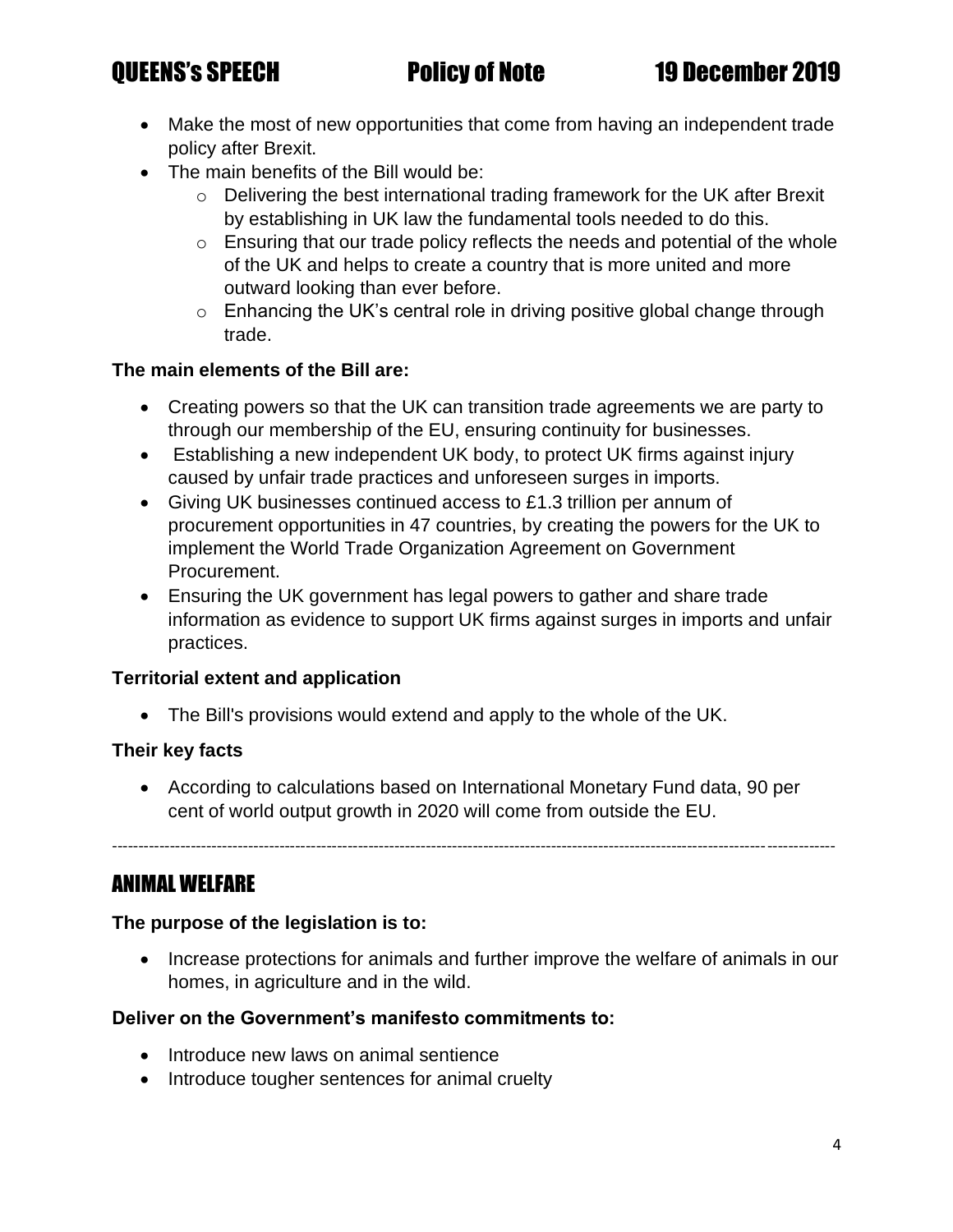# QUEENS's SPEECH Policy of Note 19 December 2019

### **The main benefits of the legislation would be:**

- Enhancing our reputation as a world leader on animal welfare and protection.
- Recognising explicitly in domestic law that animals are sentient beings.
- To improve the welfare of live animals, once we leave the EU, by ending excessively long journeys of animals going for slaughter or fattening.
- Increasing the sentences for those who perpetrate cruelty on animals and ensuring they are subjected to the full force of the law.

### **The main elements of the legislation are:**

- A clear statement in domestic law that animals are sentient beings, and a duty on Government to have all due regard to the welfare of sentient animals in policy formulation and implementation.
- Extending the current maximum penalty for animal cruelty offences, specified under the Animal Welfare Act 2006, from six months imprisonment to five years imprisonment.
- Measures to deliver on commitments to end excessively long journeys for slaughter and fattening, on primates as pets, cat microchipping, and on the import of trophies from hunting of endangered animals. Territorial extent and application
- The legislation's provisions would extend and apply to England. Animal welfare is devolved to Scotland, Wales and Northern Ireland. Provisions on animal sentencing would extend and apply to Wales.

# **Their key facts**

The Government has a strong record on animal welfare and protection of animals, including:

- Introducing mandatory CCTV in slaughterhouses, so consumers know high welfare standards are being upheld.
- Banning the use of wild animals in travelling circuses.
- Introducing the world's toughest bans on ivory sales to help stop the poaching of elephants.
- Banning commercial third-party sales of puppies and kittens in England, to end the terrible welfare conditions found in puppy farming.
- Placing a clear duty on Ministers of the Crown to consider the welfare of sentient animals goes beyond EU law.
- Available scientific evidence indicates that all forms of transport are considered stressful for animals. Last year, the Government issued a call for evidence on welfare in transport standards, commissioning external research and inviting the Farm Animal Welfare Committee to conduct a review and make recommendations. This has formed the basis of the consultation that will be launched on ending excessively long journeys for slaughter or fattening.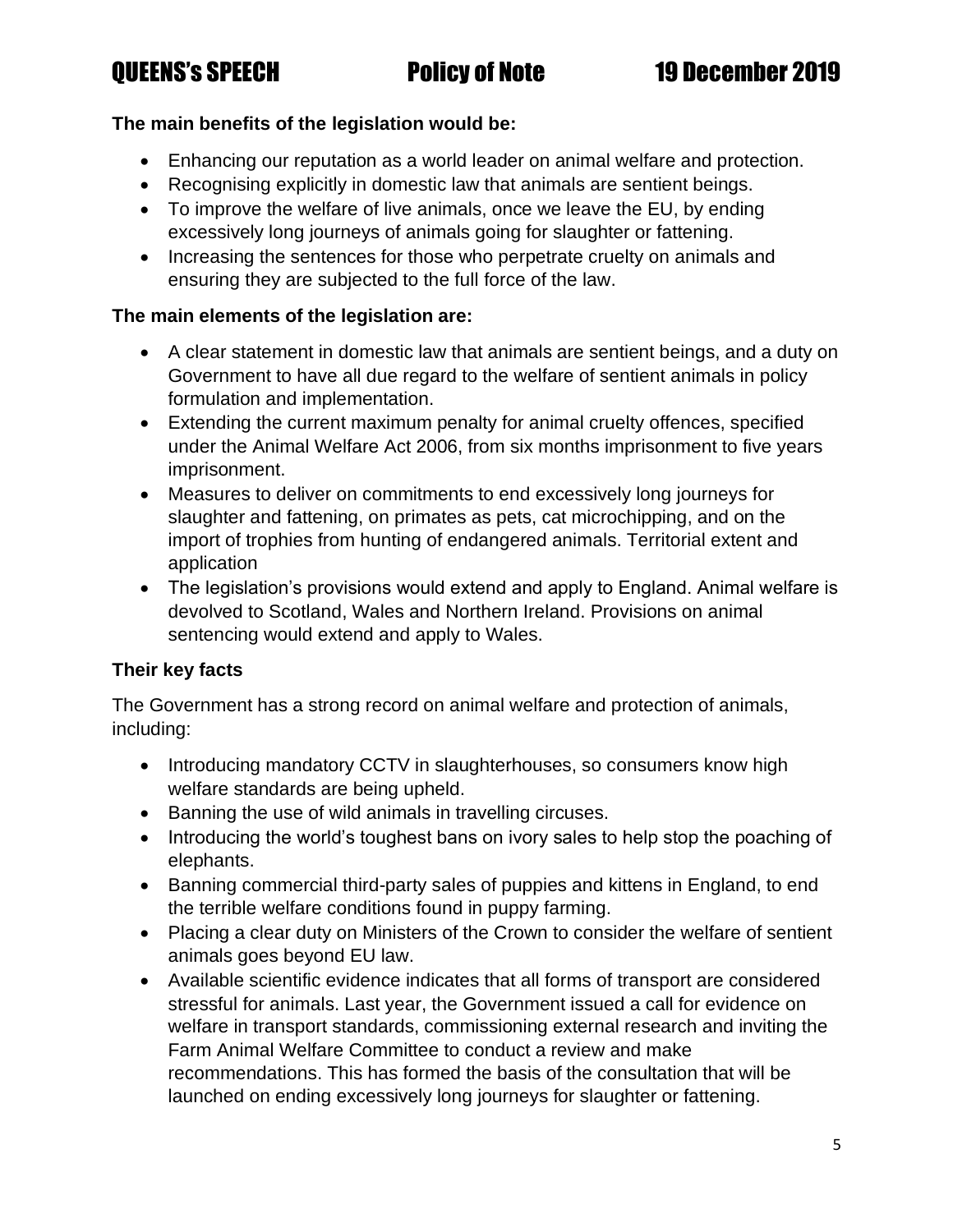- Our measures on sentencing will cover heinous offences such as causing unnecessary suffering, poisoning or mutilating an animal, and dog fighting.
- There are clear ethical concerns around the practice of trophy hunting of endangered species. A consultation and call for evidence on further restrictions on the import and export of hunting trophies into and from the UK was published on 2 November, and is due to close at the end of January. This will provide necessary evidence and information to inform next steps.
- About 65 per cent of cats are already microchipped. In 2013, the coalition government introduced compulsory chipping for dogs. At this time around 58 per cent of dogs were chipped, now around 90 per cent of dogs are microchipped (8 million dogs).

------------------------------------------------------------------------------------------------------------------------------------------

# EMPLOYMENT BILL

# **The purpose of the Bill is to:**

- Protect and enhance workers' rights as the UK leaves the EU, making Britain the best place in the world to work.
- Promote fairness in the workplace, striking the right balance between the flexibility that the economy needs and the security that workers deserve.
- Strengthen workers' ability to get redress for poor treatment by creating a new, single enforcement body.
- Offer greater protections for workers by prioritising fairness in the workplace, and introducing better support for working families.
- Build on existing employment law with measures that protect those in low-paid work and the gig economy.

# **The main benefits of the Bill would be:**

- Better support for working families and workplace participation for all, alongside establishing a new £1 billion fund to help create more high-quality childcare.
- Ensuring fairness by protecting the majority of businesses who strive to do the right thing by their workers from being undercut by the small minority who seek to avoid their responsibilities.
- Encouraging flexible working, ensuring that both employers and employees get the maximum benefits from flexible working.
- Contributing to an environment of high employment and high standards, aligning with an increasingly automated economy undergoing rapid changes to business and employment models.

# **The main elements of the Bill are:**

• Creating a new, single enforcement body, offering greater protections for workers.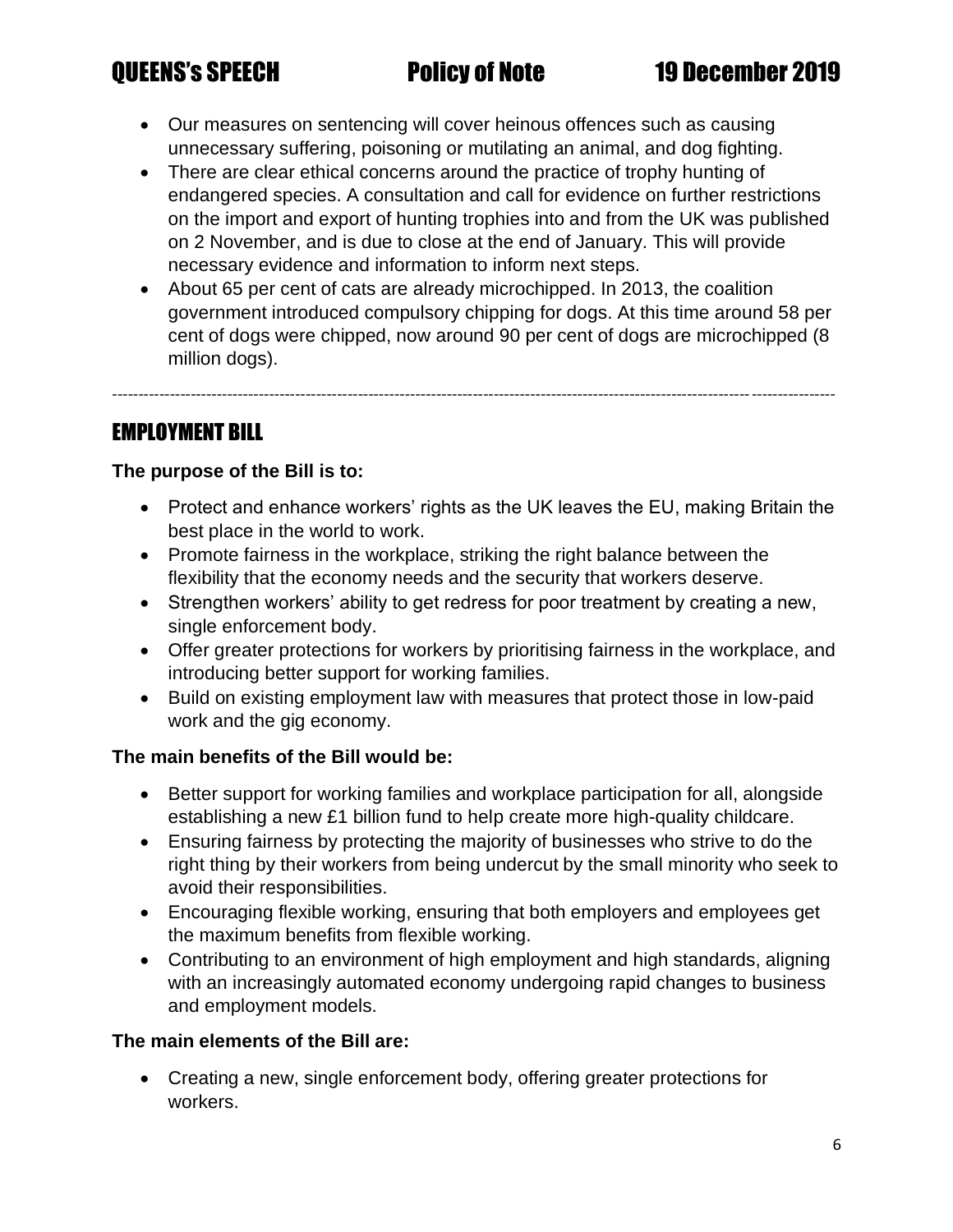- Ensuring that tips left for workers go to them in full.
- Introducing a new right for all workers to request a more predictable contract.
- Extending redundancy protections to prevent pregnancy and maternity discrimination.
- Allowing parents to take extended leave for neonatal care; and introducing an entitlement to one weeks leave for unpaid carers.
- Subject to consultation, the Bill will make flexible working the default unless employers have good reason not to. Other measures
- We want Britain to be the best country in the world to start and grow a business a place where entrepreneurs know they can build on their ideas and find success.
- We will clamp down on late payment more broadly and strengthen the powers of the Small Business Commissioner to support small businesses that are exploited by their larger partners.
- Good regulation is essential to successful businesses: we will strive to achieve the right regulatory balance between supporting excellent business practice and protecting workers, consumers and the environment.
- We will also develop proposals on company audit and corporate reporting, including a stronger regulator with all the powers necessary to reform the sector. These proposals aim to improve public trust in business, following the three independent reviews commissioned in 2018. It will also help workers employed by a large company in future to know how resilient it is.

# **Territorial extent and application**

The Bill's provisions would extend and apply in the main to England, Wales, and Scotland. Employment law is devolved to Northern Ireland.

------------------------------------------------------------------------------------------------------------------------------------------

# COST OF LIVING

# **National Living Wage**

- The Chancellor has pledged that the National Living Wage will increase, reaching two-thirds of median earnings within five years (projected to be around £10.50 an hour in 2024), provided economic conditions allow.
- The Government plans to expand the reach of the National Living Wage which currently applies to people over the ages of 25, to those aged 21 and over within five years.
- These changes are expected to benefit around 4 million low paid workers. National Insurance Contributions
- The Government is committed to cutting taxes for hard-working families by raising the National Insurance threshold to £9,500 next year. This will be a tax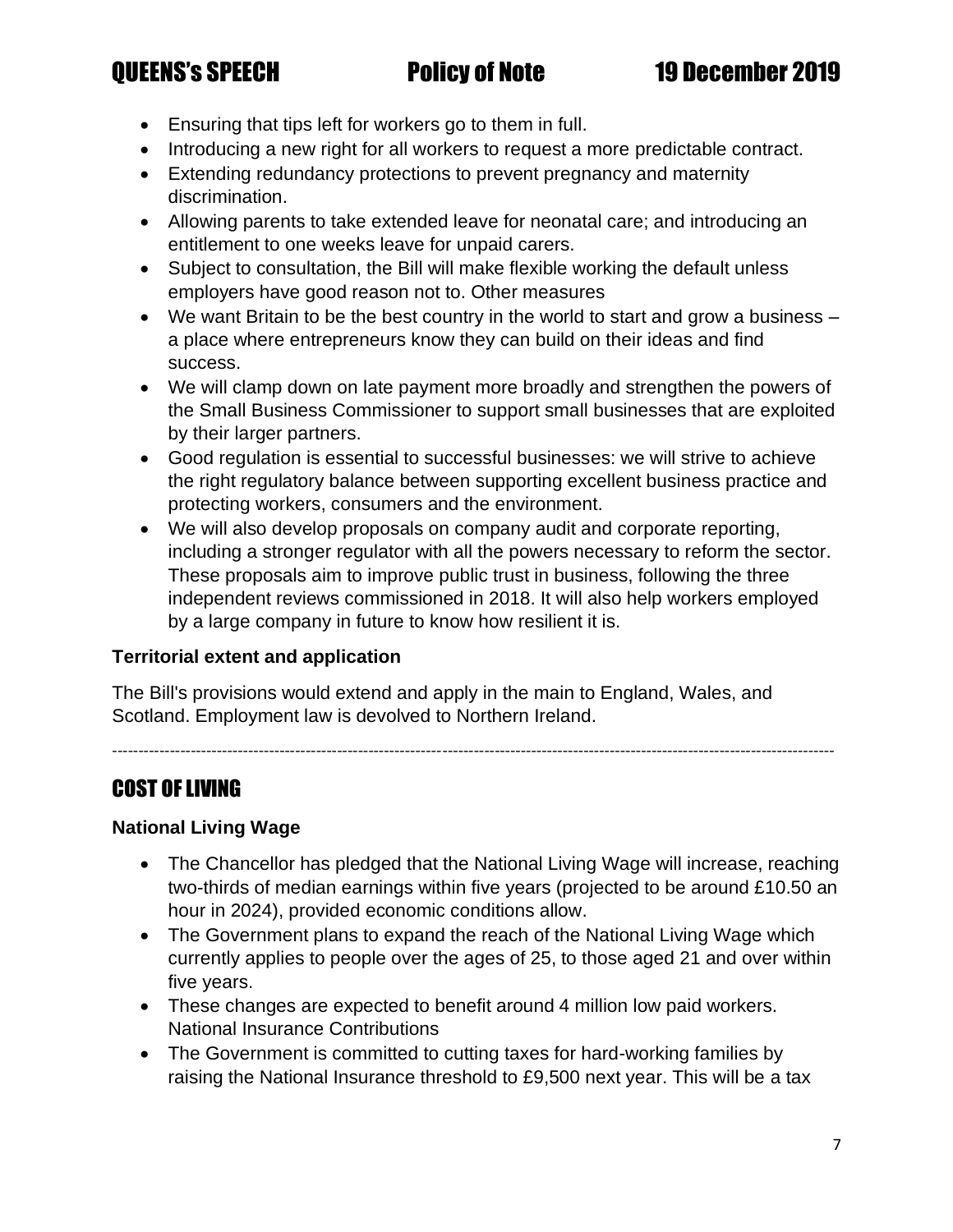cut for 31 million people, with a typical employee paying around £100 less in 2020-21.

## **Childcare**

- The Government will establish a new £1 billion fund to help create more high quality, affordable childcare, including before and after school and during the holidays.
- The funding will go to schools and childcare providers to open up more options to families. Our ambition is for 250,000 more primary school children to get onsite childcare over the summer holidays.

### **Taxes**

• The Government has committed to not raise rates of VAT, income tax and National Insurance.

## **Older people**

• The Government has committed to keep the triple lock, the winter fuel payment the older person's bus pass and other pensioner benefits.

## **These commitments build on the measures already implemented, including:**

- Freezing fuel duty for the ninth consecutive year, which by April 2020 will have saved the average car driver a cumulative £1,000 compared to pre-2010 plans. The average driver will be paying £7 less fuel duty per tank compared to the pre-2010 plans.
- Introducing a new temporary energy price cap on default Standard Variable Tariffs this year, protecting 11 million customers from poor value energy bills.
- Doubling free childcare for eligible working parents of three and four-year olds, saving parents who take up full entitlement around £5,000 a year per child.
- Giving local people the final say on council tax, giving them the power to veto excessive rises.
- Meeting our commitment to raise the Personal Allowance to £12,500 and Higher Rate Threshold to £50,000 from April 2019, one year earlier than planned.

## **Because of increases to the Personal Allowance and Higher Rate Threshold, compared to 2015-16:**

- 32 million individuals will see their income tax bill reduced this year.
- 1.74 million individuals will be taken out of income tax altogether this year.

------------------------------------------------------------------------------------------------------------------------------------------

# NATIONAL DISABILITY STRATEGY